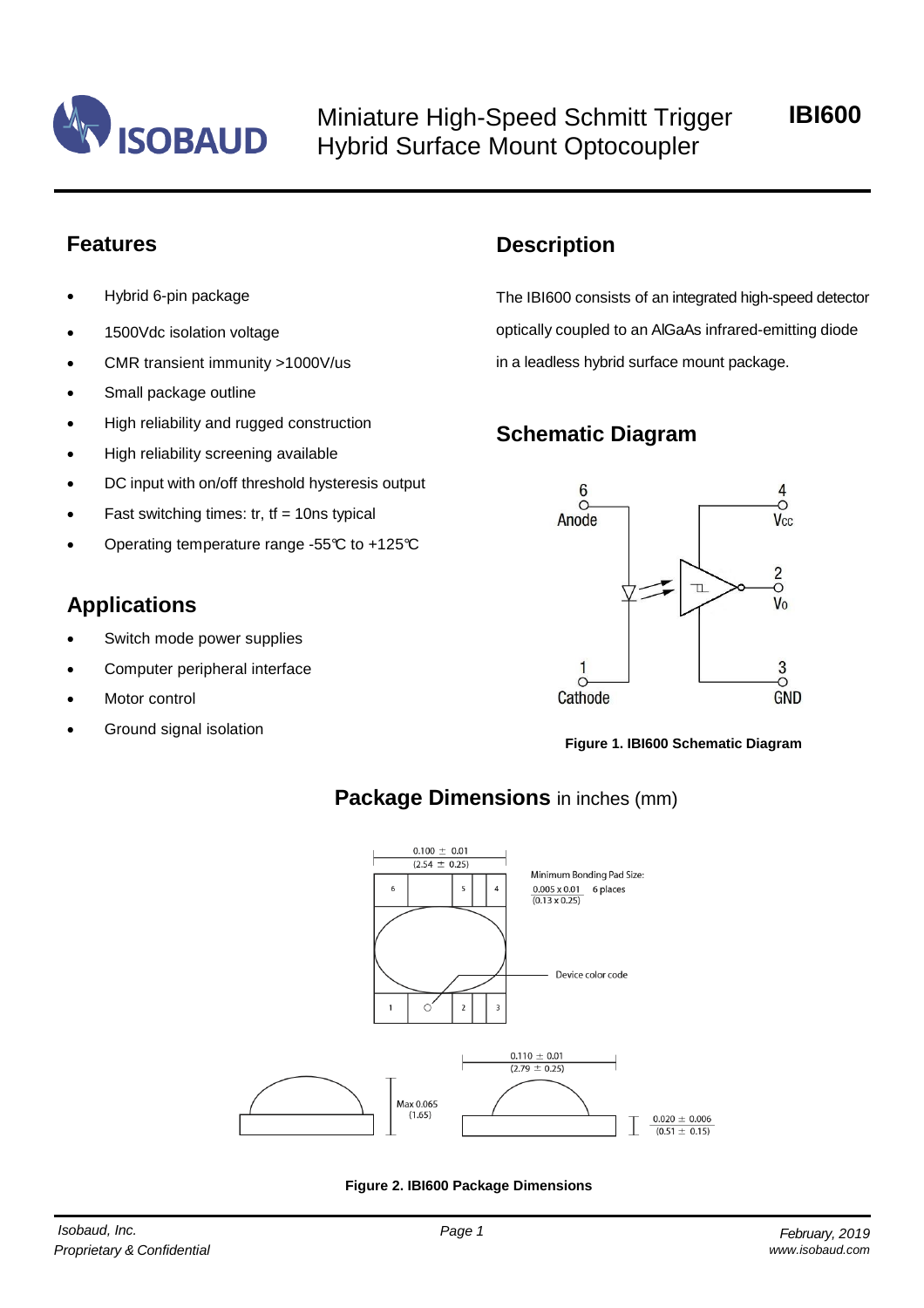

# **Absolute Maximum Rating at 25<sup>o</sup>C** (Note 1)

| <b>Symbol</b>           | <b>Parameters</b>                          | <b>Ratings</b>               | <b>Units</b> | <b>Notes</b> |
|-------------------------|--------------------------------------------|------------------------------|--------------|--------------|
| <b>V<sub>DC</sub></b>   | Isolation voltage                          | $-1500$ to $+1500$           | V            | 2            |
| <b>TOPR</b>             | Operating temperature                      | $-55$ to $+125$              | $\circ$ C    |              |
| <b>T</b> <sub>STG</sub> | Storage temperature                        | $\circ$ C<br>$-65$ to $+150$ |              |              |
| Tsol                    | Soldering temperature (10 seconds maximum) | $\circ$ C<br>240             |              |              |
| $P_D$                   | Total power dissipation                    | 250                          | mW           | 3            |
| <b>Emitter</b>          |                                            |                              |              |              |
| <b>l</b> <sub>DD</sub>  | Average input current                      | 20                           | mA           |              |
| $V_{R}$                 | Reverse voltage                            | 5<br>V                       |              |              |
| $P_D$                   | Power Dissipation                          | 36                           | mW           | 3            |
| <b>Detector</b>         |                                            |                              |              |              |
| Vcc                     | Supply voltage                             | $\vee$<br>18                 |              |              |
| <b>VOUT</b>             | Output voltage                             | 18                           | $\vee$       |              |
| <b>I</b> OUT            | Peak output current                        | 40                           | mA           |              |

#### **Notes**

1. When using this product, please observe the absolute maximum ratings. Only one parameter may be set at the limit to ensure no damage to the device. Exceeding any of the limits listed here may damage the device.

2. Measured between input pins 1 and 6 shorted together, and output pins 2, 3, 4, and 5 shorted together.  $T_A = 25^{\circ}$ C and duration = 1sec.

3. Linear derating factor: 3.0 mW/°C above 25°C

#### **ESD Precaution**

Please be advised that normal static precautions should be taken in the handling and assembly of this device to prevent damage or degradation which may be induced by electrostatic discharge (ESD).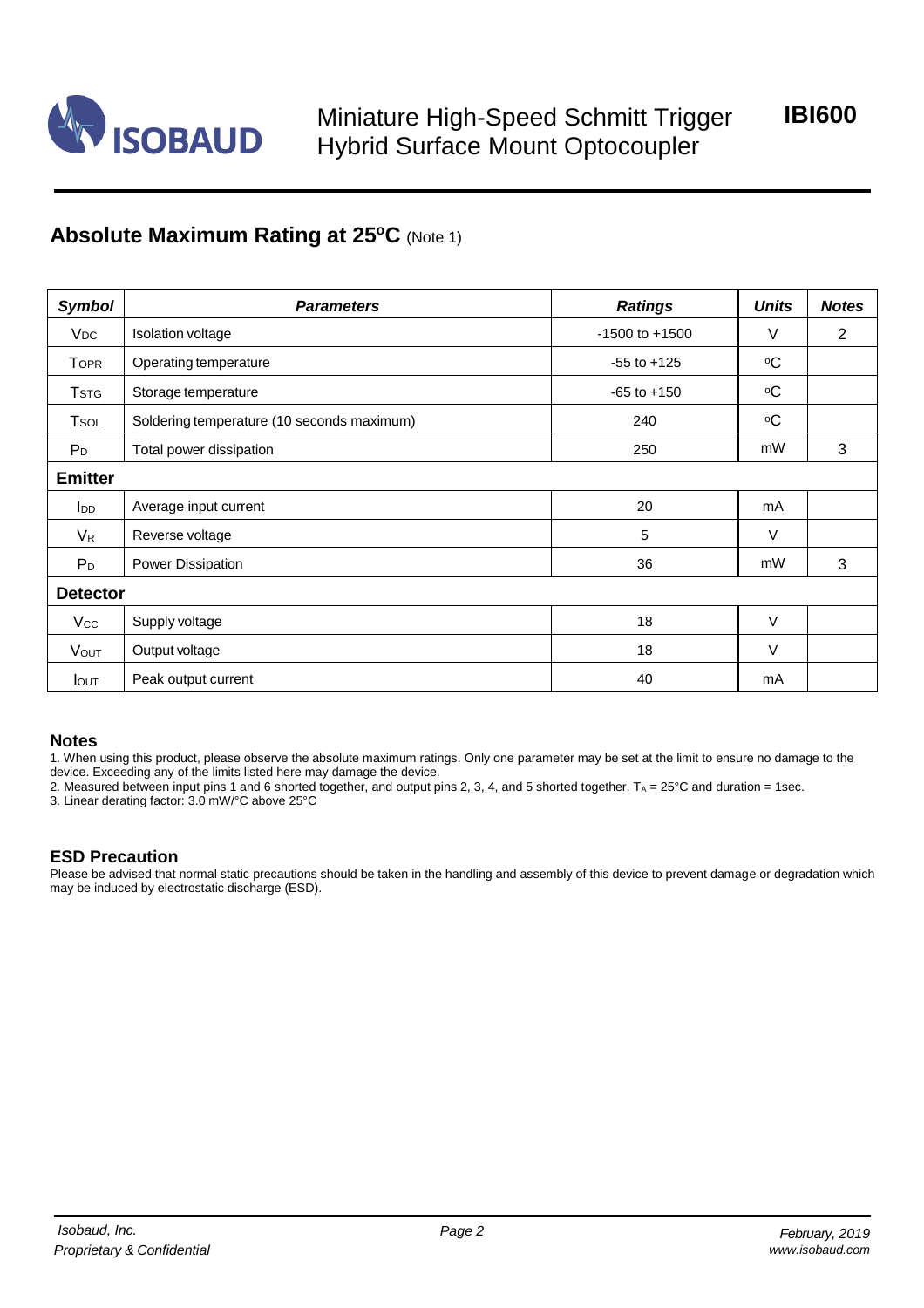

## **Electrical Characteristics** *<sup>T</sup><sup>A</sup> <sup>=</sup> -55°C to +125°C (unless otherwise specified)* (Note 1)

### **Emitter Characteristics**

| Symbol | <b>Parameters</b>      | <b>Test Conditions</b> | Min                      | $\tau_{VD}$              | Max                   | Units | <b>Notes</b> |
|--------|------------------------|------------------------|--------------------------|--------------------------|-----------------------|-------|--------------|
| $V_F$  | <b>Forward Voltage</b> | $I_F=10mA$             | $\overline{\phantom{0}}$ | 6.،                      | $\sim$<br>$\angle .4$ |       |              |
| ΙR     | <b>Reverse Current</b> | $V_R = 3V$             | $\overline{\phantom{0}}$ | $\overline{\phantom{a}}$ |                       | μA    |              |

### **Detector Characteristics**

| Symbol                     | <b>Parameters</b>                | <b>Test Conditions</b>                                  | Min | Typ                      | Max | <b>Units</b> | <b>Notes</b> |
|----------------------------|----------------------------------|---------------------------------------------------------|-----|--------------------------|-----|--------------|--------------|
| F(ON)                      | Threshold Current, ON            | $V_{CC}$ = 15V, R <sub>L</sub> = 680 $\Omega$           |     | ٠                        | 10  | mA           |              |
| $I_{F(OFF)}$ / $I_{F(ON)}$ | <b>Hysteresis Ratio</b>          | $V_{CC}$ = 15V, R <sub>L</sub> = 680 $\Omega$           |     | 0.8                      |     |              |              |
| VOL                        | Low Level Output Voltage         | $V_{CC}$ = 15V, R <sub>L</sub> = 680 $\Omega$ , IF= 5mA | 5   | $\overline{\phantom{0}}$ |     | V            |              |
| Iон                        | <b>High Level Output Current</b> | $V_{CC} = V_{Q} = 15V$ , $I_F = 0 \text{mA}$            |     |                          | 250 | μA           |              |
| <b>I</b> CCH               | <b>High Level Supply Current</b> | $V_{CC} = 15V$ , $I_F = 0mA$                            |     | 9                        | 15  | mA           |              |
| <b>I</b> CCL               | Low Level Supply Current         | $V_{CC}$ =15V, I <sub>F</sub> =10mA                     |     | 9                        | 15  | mA           |              |

### **Common Mode Transient Immunity**

| <b>Symbol</b>   | <b>Parameters</b>      | <b>Test Conditions</b>                                                                                | Min  | Typ                      | <b>Max</b> | <b>Units</b> | <b>Notes</b> |
|-----------------|------------------------|-------------------------------------------------------------------------------------------------------|------|--------------------------|------------|--------------|--------------|
| CM <sub>H</sub> | Logic High             | $V_{CM}$ = 300V peak, R <sub>L</sub> = 680 $\Omega$ ,<br>$I_F=0$ mA, $V_{CC}=15V$ , $T_A=25^{\circ}C$ | 1000 | >10.000                  |            | $V/\mu s$    |              |
| CM <sub>L</sub> | Logic Low              | V <sub>CM</sub> = 300V peak, $R_L$ = 680 $\Omega$ ,<br>IF=5mA, $V_{CC}$ = 15V, $T_A$ =25°C            | 1000 | >10.000                  |            | $V/\mu s$    |              |
| lı o            | Output Leakage Current | $V_{1 O} = 1500 V_{DC}$<br>R <sub>H</sub> ≤50%, T <sub>A</sub> =25°C                                  |      | $\overline{\phantom{0}}$ | 1.0        | μA           | 2            |

### **Switching Characteristics**

| <b>Symbol</b>           | <b>Parameters</b> | <b>Test Conditions</b>                                                      | Min | Typ                      | <b>Max</b> | <b>Units</b> | <b>Notes</b> |
|-------------------------|-------------------|-----------------------------------------------------------------------------|-----|--------------------------|------------|--------------|--------------|
| <b>t</b> <sub>PHL</sub> | Logic High to Low | $I_F$ = 5mA, $V_{CC}$ = 15V,<br>$R_{L} = 680\Omega$ , $T_{A} = 25^{\circ}C$ |     | $\overline{\phantom{0}}$ | 300        |              | 3            |
| t <sub>PLH</sub>        | Logic Low to High |                                                                             |     | $\overline{\phantom{0}}$ | 300        |              | 3            |
| L۳                      | Rise Time         |                                                                             |     | 10                       | -          | ns           |              |
| tք                      | <b>Fall Time</b>  |                                                                             | -   | 10                       | -          |              |              |

#### **Notes**

1. Performance guaranteed only under conditions listed in above tables.

2. Measured between input pins 1 and 6 shorted together, and output pins 2, 3, 4, and 5 shorted together.  $T_A = 25^{\circ}$ C and duration = 1sec.

3. A ceramic bypass capacitor (0.01µF to 0.1µF) between pins 3 and 5 is required to stabilize the operation of the amplifier.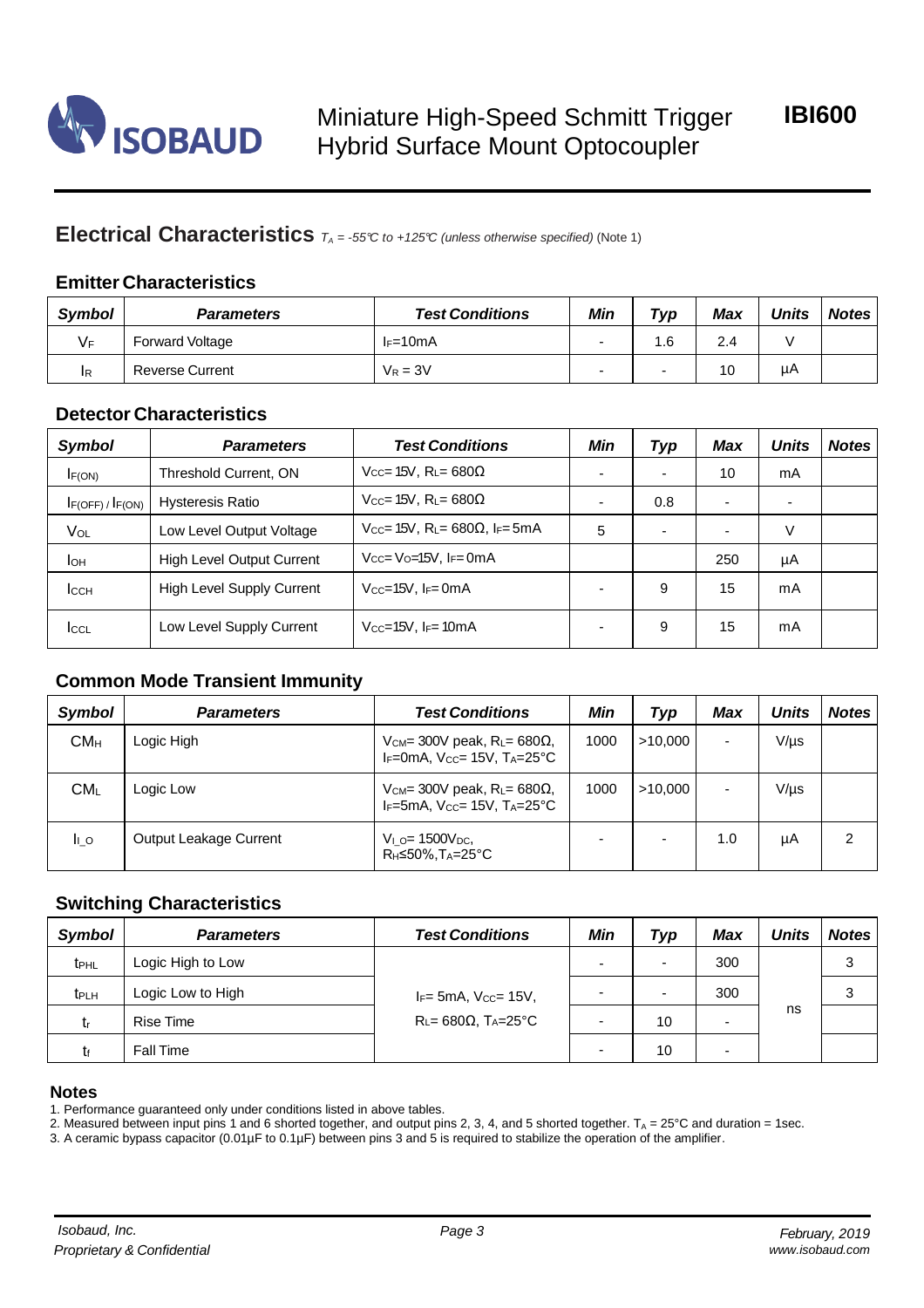

Miniature High-Speed Schmitt Trigger Hybrid Surface Mount Optocoupler

**IBI600**

# **Typical Characteristic Curves**







**Figure 3. Forward Voltage vs Temperature Figure 4. Propagation Delay vs Temperature**



**Figure 5. IBI600 Switching Test Circuit**